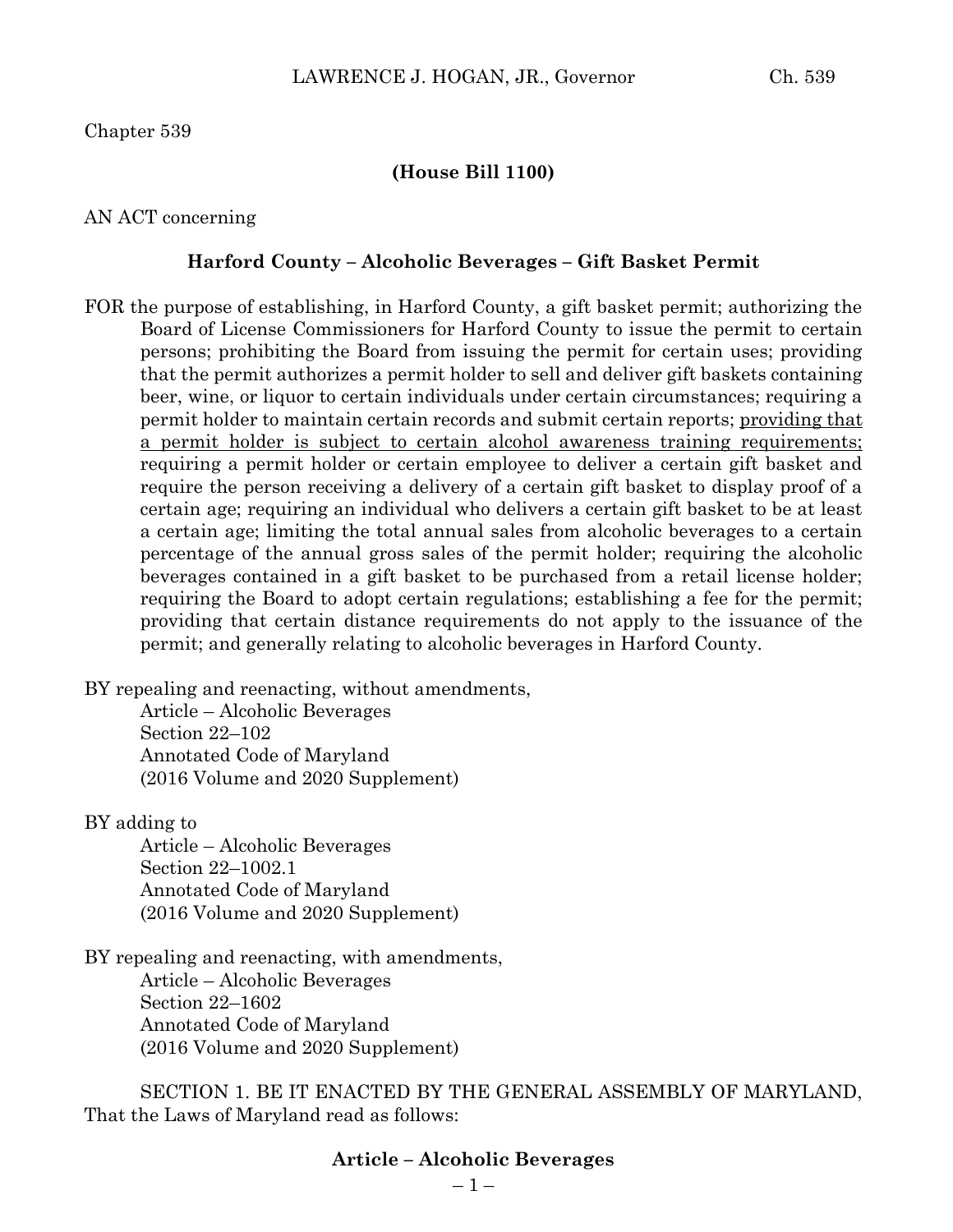22–102.

This title applies only in Harford County.

**22–1002.1.**

**(A) THERE IS A GIFT BASKET PERMIT.**

**(B) (1) THE BOARD MAY ISSUE THE PERMIT TO A PERSON:**

**(I) WHOSE PRIMARY BUSINESS IS THE SALE AND DELIVERY OF FLOWERS;**

**(II) WHOSE BUSINESS INCLUDES THE SALE AND DELIVERY OF GIFT BASKETS OF FLOWERS, FOOD, OR OTHER ITEMS; AND**

**(III) WHO DOES NOT HOLD ANY OTHER ALCOHOLIC BEVERAGES LICENSE OR PERMIT UNDER THIS ARTICLE.**

**(2) THE BOARD MAY NOT ISSUE THE PERMIT FOR USE IN CONJUNCTION WITH OR ON THE PREMISES OF A CHAIN STORE, SUPERMARKET, OR DISCOUNT HOUSE.**

**(C) A HOLDER OF THE PERMIT:**

**(1) MAY SELL AND DELIVER, TO CONSUMERS OF A LEGAL DRINKING AGE LOCATED IN THE COUNTY, GIFT BASKETS CONTAINING:**

- **(I) NOT MORE THAN 72 OUNCES OF BEER;**
- **(II) NOT MORE THAN 2.25 LITERS OF WINE; OR**
- **(III) NOT MORE THAN 2.25 LITERS OF LIQUOR; AND**

**(2) SHALL MAINTAIN RECORDS AND SUBMIT REPORTS AS REQUIRED BY THE BOARD; AND**

**(3) IS SUBJECT TO THE ALCOHOL AWARENESS TRAINING REQUIREMENTS UNDER § 4–505 OF THIS ARTICLE.**

**(D) (1) SUBJECT TO PARAGRAPH (2) OF THIS SUBSECTION, THE PERMIT HOLDER OR AN EMPLOYEE OF THE PERMIT HOLDER SHALL:**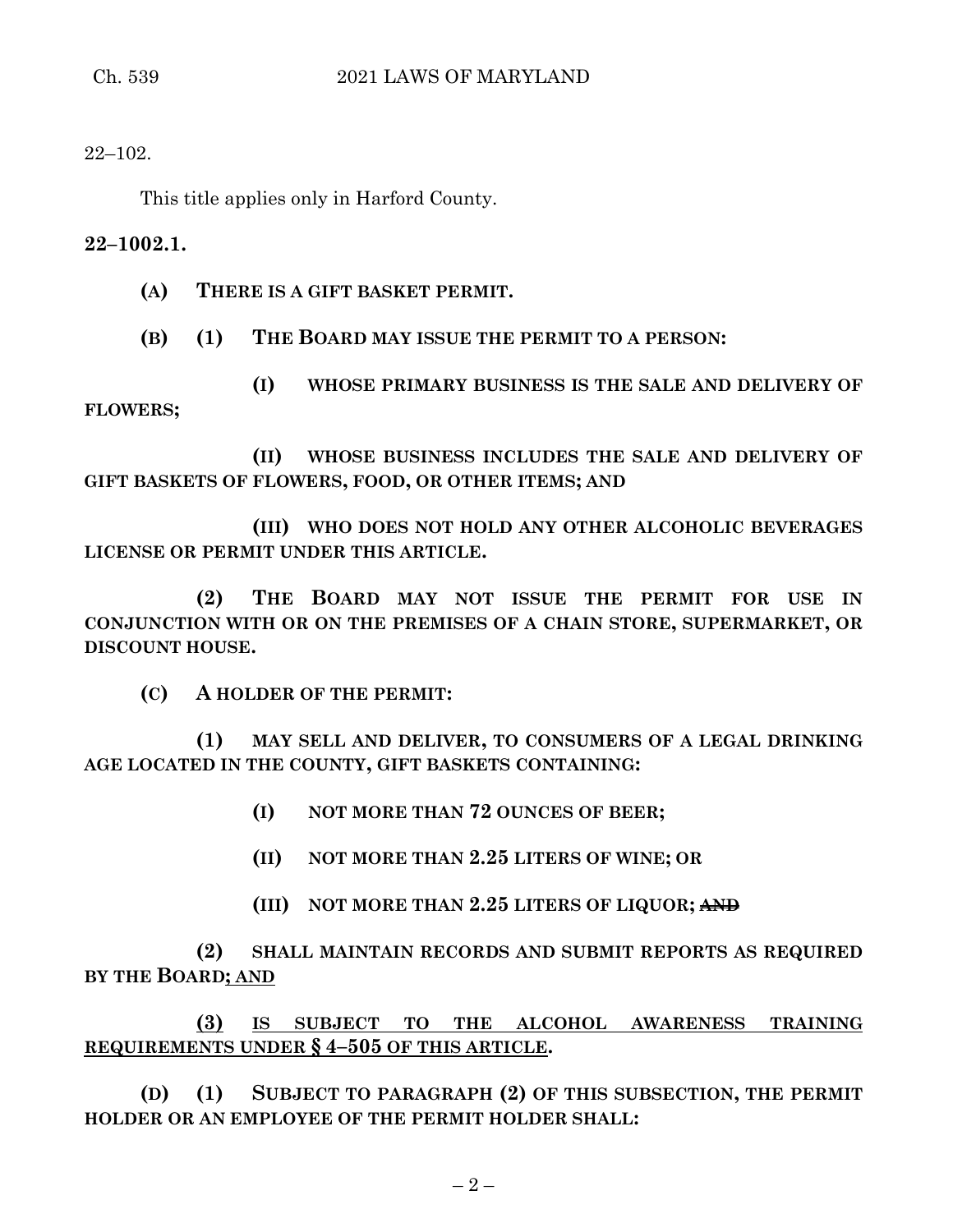**(I) DELIVER THE GIFT BASKET CONTAINING ALCOHOLIC BEVERAGES; AND**

**(II) REQUIRE THE PERSON RECEIVING A DELIVERY OF A GIFT BASKET CONTAINING ALCOHOLIC BEVERAGES TO DISPLAY PROOF THAT THE PERSON IS AT LEAST 21 YEARS OLD.**

**(2) AN INDIVIDUAL WHO DELIVERS A GIFT BASKET CONTAINING ALCOHOLIC BEVERAGES SHALL BE AT LEAST 21 YEARS OLD.**

**(E) THE HOLDER'S ANNUAL SALES FROM ALCOHOLIC BEVERAGES MAY NOT EXCEED 10% OF THE HOLDER'S ANNUAL GROSS SALES.**

**(F) THE ALCOHOLIC BEVERAGES CONTAINED IN A GIFT BASKET SHALL BE PURCHASED FROM A RETAIL LICENSE HOLDER.**

**(G) THE BOARD SHALL ADOPT REGULATIONS TO CARRY OUT THIS SECTION.**

**(H) THE FEE FOR A GIFT BASKET PERMIT IS \$100.**

22–1602.

(a) This section does not apply to:

(1) a license in effect on July 1, 1975, or the issuance or transfer of a Class B (on–sale) beer, wine, and liquor license for use on any premises licensed on July 1, 1975;

(2) a license in effect on July 1, 1977;

(3) the renewal, transfer, or upgrading of a license, unless the license is transferred to a new location; and

(4) the issuance of:

(i) a 1–day license that is to be used on the premises of a place of worship or school;

- (ii) a Class GC (golf course) license; **[**and**]**
- (iii) a Class CCFA (continuing care facility) license**; AND**
- **(IV) A GIFT BASKET PERMIT**.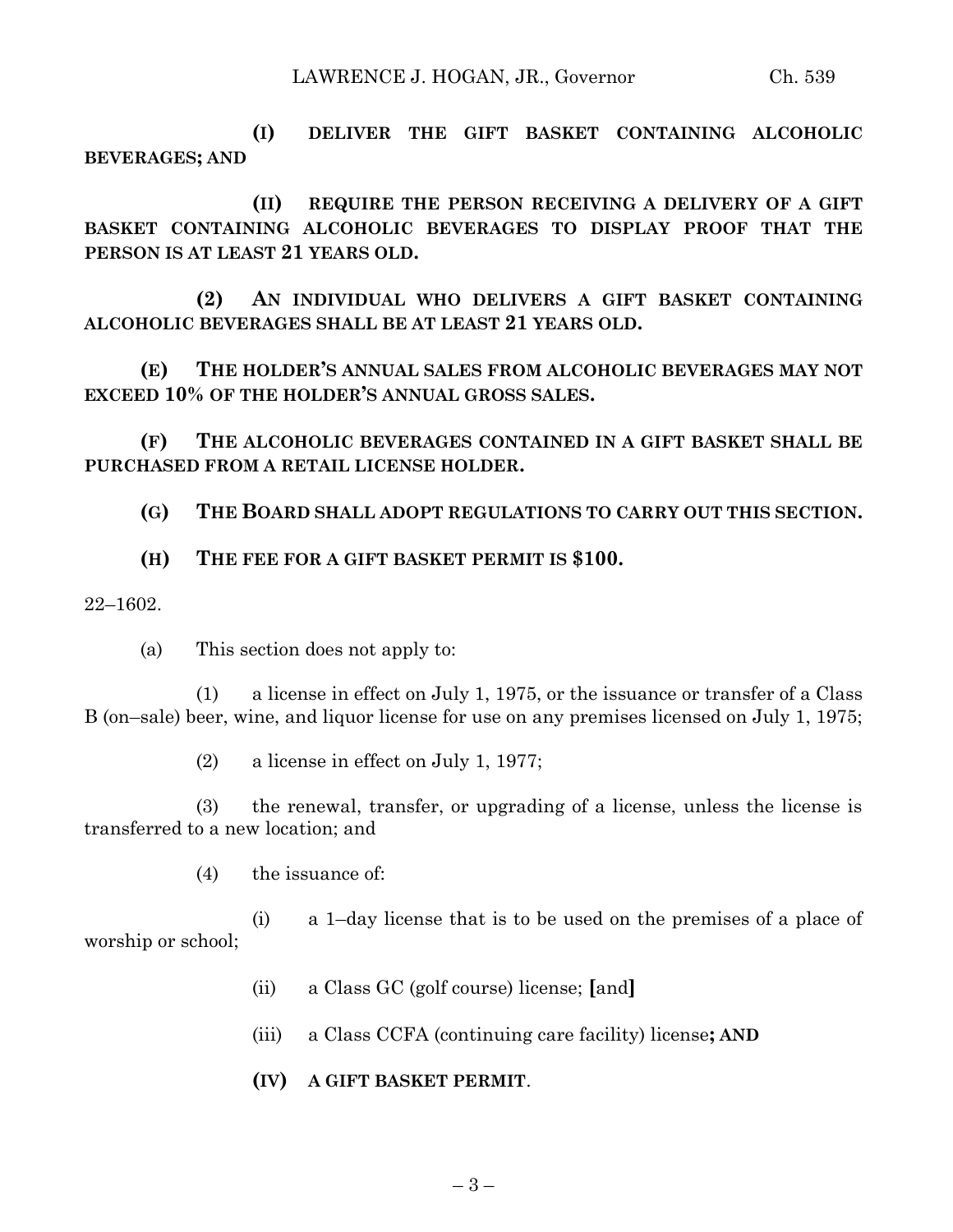(b) (1) (i) Except as provided in paragraph (2) of this subsection and subsection (c) of this section, the Board may not issue a license for an establishment that is within 300 feet of a place of worship.

(ii) The distance from the establishment to the place of worship is to be measured from the nearest point of the building of the establishment to the nearest point of the building of the place of worship.

(2) Paragraph (1) of this subsection does not apply to the issuance of:

(i) a 1–day license for use in a building;

(ii) a license issued to a hotel, motel, restaurant, club, caterer, brewery, or distillery in a municipality; and

(iii) a Class H beer, wine, and liquor license issued to a caterer for use in a banquet facility in an establishment if:

1. the construction of the establishment was completed after July 1, 1991; and

2. the establishment is used for emergency operations by a volunteer fire company.

(c) (1) Subject to paragraphs (2) and (3) of this subsection, the Board may waive the distance restrictions from a place of worship and issue a license on a case–by–case basis.

(2) Before the Board decides whether to waive the distance restrictions from a place of worship under paragraph (1) of this subsection:

(i) a public hearing shall be held by the governing body of:

1. if the establishment is located in a municipality, the municipality where the establishment is located; or

2. if the establishment is located outside the boundaries of a municipality, the county;

(ii) the governing body shall make a recommendation to the Board regarding whether the distance restrictions should be waived; and

(iii) after receiving a recommendation:

1. in favor of the waiver, the Board shall hold a public

hearing; or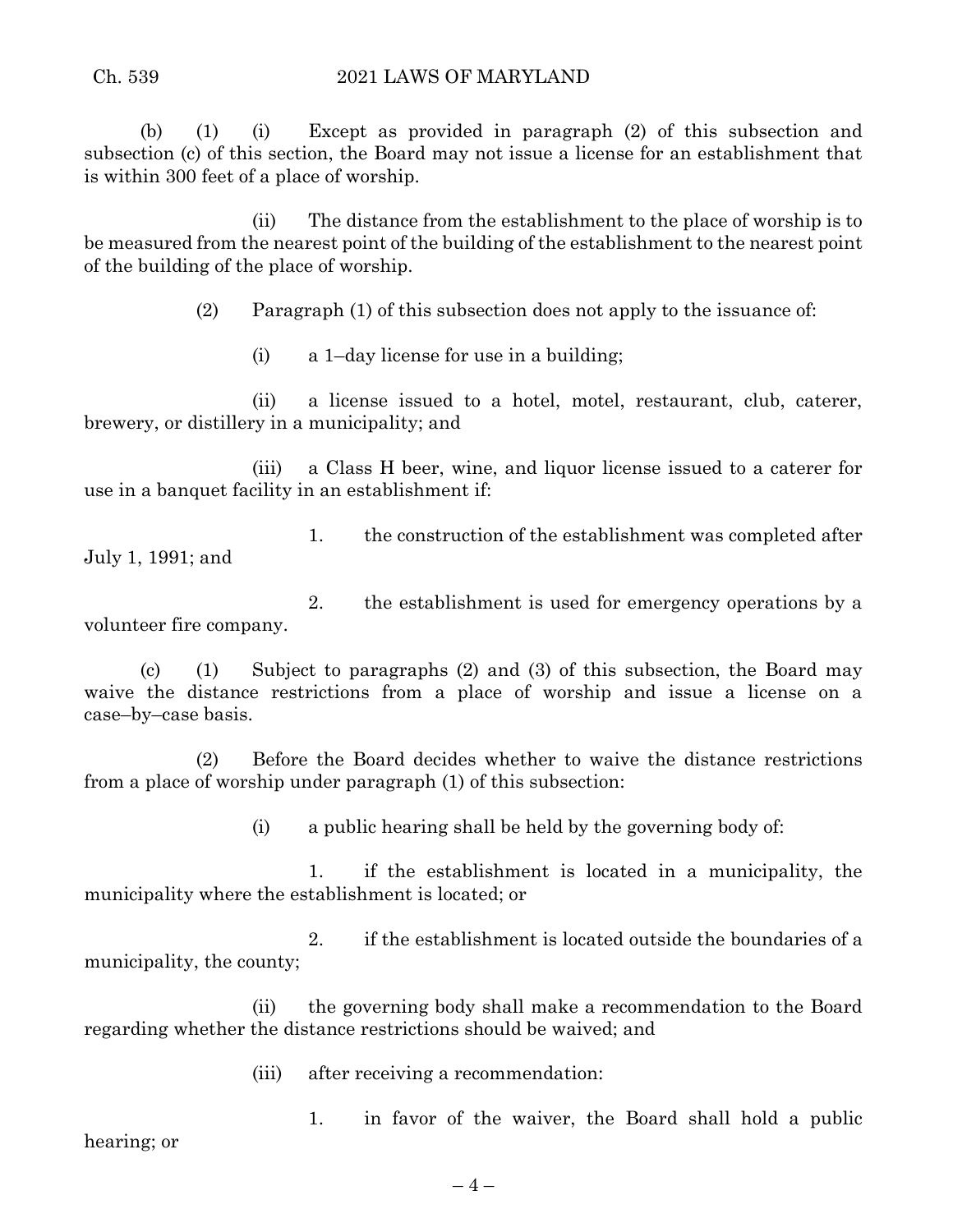## LAWRENCE J. HOGAN, JR., Governor Ch. 539

2. to deny a waiver, the Board shall deny the waiver.

(3) In making a decision whether to waive the distance restrictions from a place of worship, the Board shall consider:

(i) comments received from members and leaders of the place of worship; and

(ii) comments made at the public hearing held by the Board.

(d) (1) (i) Except as provided in paragraph (2) of this subsection, the Board may not issue a license to a business establishment that is within 1,000 feet of a public or private school building.

(ii) The distance from the establishment to the public or private school is to be measured from the nearest point of the building of the establishment to the nearest point of the building of the school.

(2) The Board may issue a license to a business establishment in Harford County and in a municipality in Harford County if the business establishment is not located within 300 feet of a public or private school.

(3) A decision of the County Board of Education to locate a public school building within 1,000 feet of the premises of a license holder may not be the basis to revoke or deny the renewal, transfer, or upgrading of the license.

(e) (1) Subject to paragraphs (2) and (3) of this subsection, the Board may waive the distance restrictions from a public or private school building and issue a Class B (on–sale) restaurant license or a Class B cafe license on a case–by–case basis.

(2) Before the Board decides whether to waive the distance restrictions from a public or private school building under paragraph (1) of this subsection:

(i) a public hearing shall be held by the governing body of:

1. if the restaurant is located in a municipality, the municipality where the restaurant is located; or

2. if the restaurant is located outside the boundaries of a municipality, the county where the restaurant is located;

(ii) the governing body shall make a recommendation to the Board regarding whether the distance restrictions should be waived; and